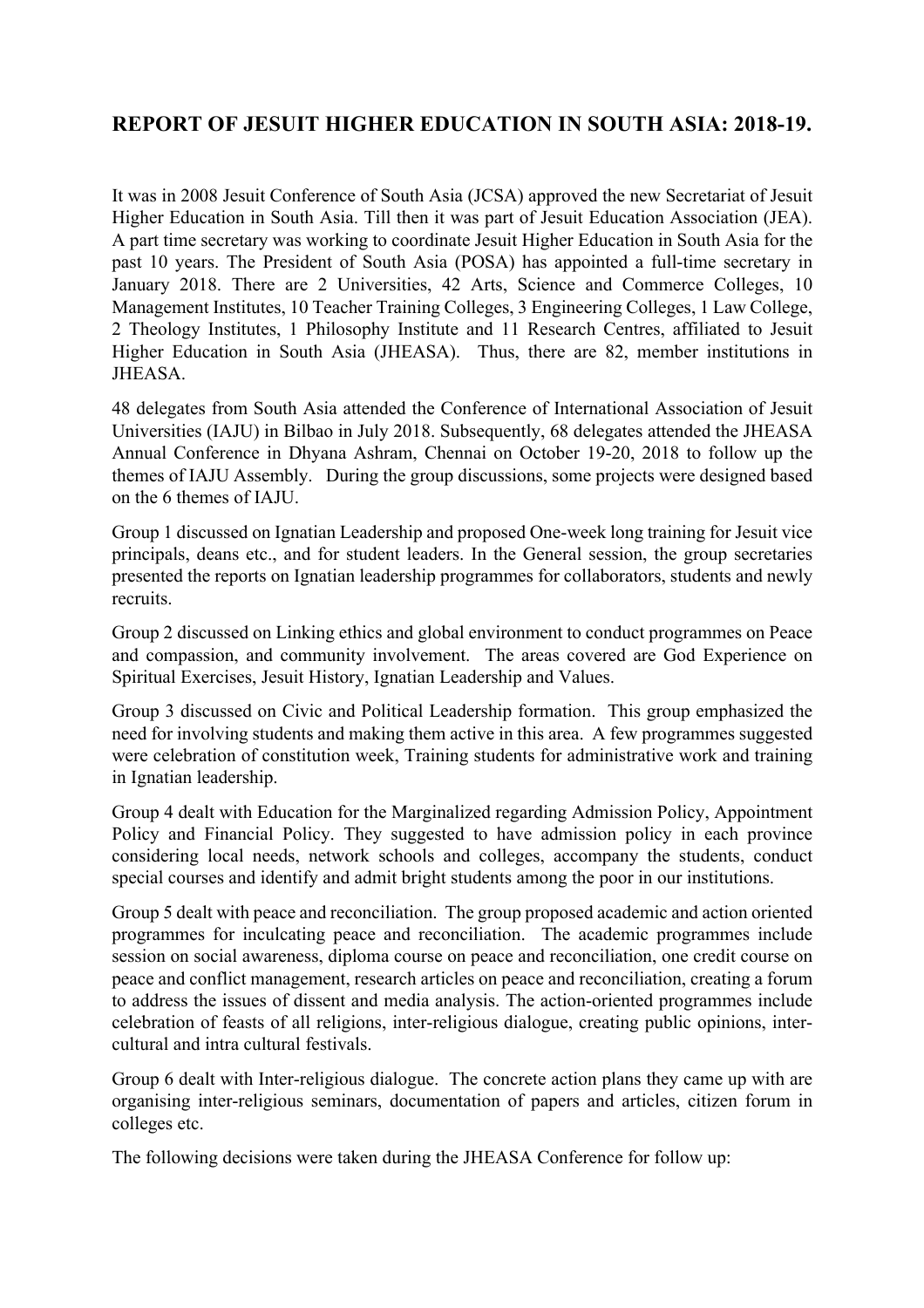- 1. JHEASA training for young teachers in May 2019.
- 2. Training for Vice-Principals by St Joseph's college, Trichy in May 2019.
- 3. Training of student leaders by AICUF National Office, Chennai, in April 2019.
- 4. The next JHEASA conference will be in Kolkata in October 2019.

1.The positive ways Jesuit higher education impacting the local:

The advent of Jesuit Higher Education in South Asia was started by French Jesuit Fathers in 1843 by establishing St Joseph's College, Trichy. Education has been an important mission of Jesuits from time immemorial. Education is considered to be the most powerful instrument for social transformation. Education helps the students to develop their personality and prepares them to be loyal citizens of the country. It not only imparts knowledge, but also develops skills, attitudes and values to be a creative child of God. Jesuit Higher particularly aims at full development of human persons with conscience, competence, compassion and commitment. It is to train men and women for others! True education will occur when students and teachers respond to social realities around them and are able to enter into a proactive relationship with people. Considering the multi-religious and pluri-cultural context of India, Jesuit higher education focusses on a secular and genuinely democratic approach to life and activities.

In the past, seminal research and categorization were done in many of our Jesuit colleges. Fr. Blatter is known for his Herbarium that offered scope for research regarding plants. Fr. Santapau was the one who set up the botanical survey of India. Both contributed to the content and method of local education. Since quality education was offered in few institutions in India, the brand names 'Xavier' and 'Loyola' took on an added significance. Job or employment offers came easily to students who passed out of Jesuit institutions which maintained high standards in higher education. Since Jesuit higher education institutions began with foreigntrained persons, the quality of education was original and for some time foreign-trained personnel were inducted to keep on developing disciplines studied at the Jesuit higher education level. This offered a standard for similar institutions to be set up by Indians.

Presently, the positive contribution made by Jesuit higher education is seen in the courses that equip students in Communications (Media), Psychology (varied and graded programmes for different purposes) and Engineering (different technologies) and Management (Business administration techniques). At the local level, the contribution equips students to get suitable placements and job opportunities. Departments in Jesuit institutions of higher education have link-ups with schools and agencies in the urban and rural areas. From time to time, teams of students are sent to schools and agencies to offer courses in computers and allied skills.

2. Where is Jesuit Higher Education growing in South Asia?

(a) Higher education in the area of science rather than humanities is seen to expand. In keeping with the scientific age, much effort is devoted to investigation and experimental methods of research.

(b) There is also the realization that present-day higher education enables individuals to be entrepreneurs in different sections of manufacturing and medicine. This gives individuals the chance to be self-employed.

(c) The number of Jesuit Higher Education has increased in last 10 years. All Jesuit Provinces in South Asia except Sri Lanka have at least one Institute of Higher Education today.

(d) Our higher education institutions are also growing in terms of equity and access. We admit a good number of students from the marginalized sections and provide sufficient scholarships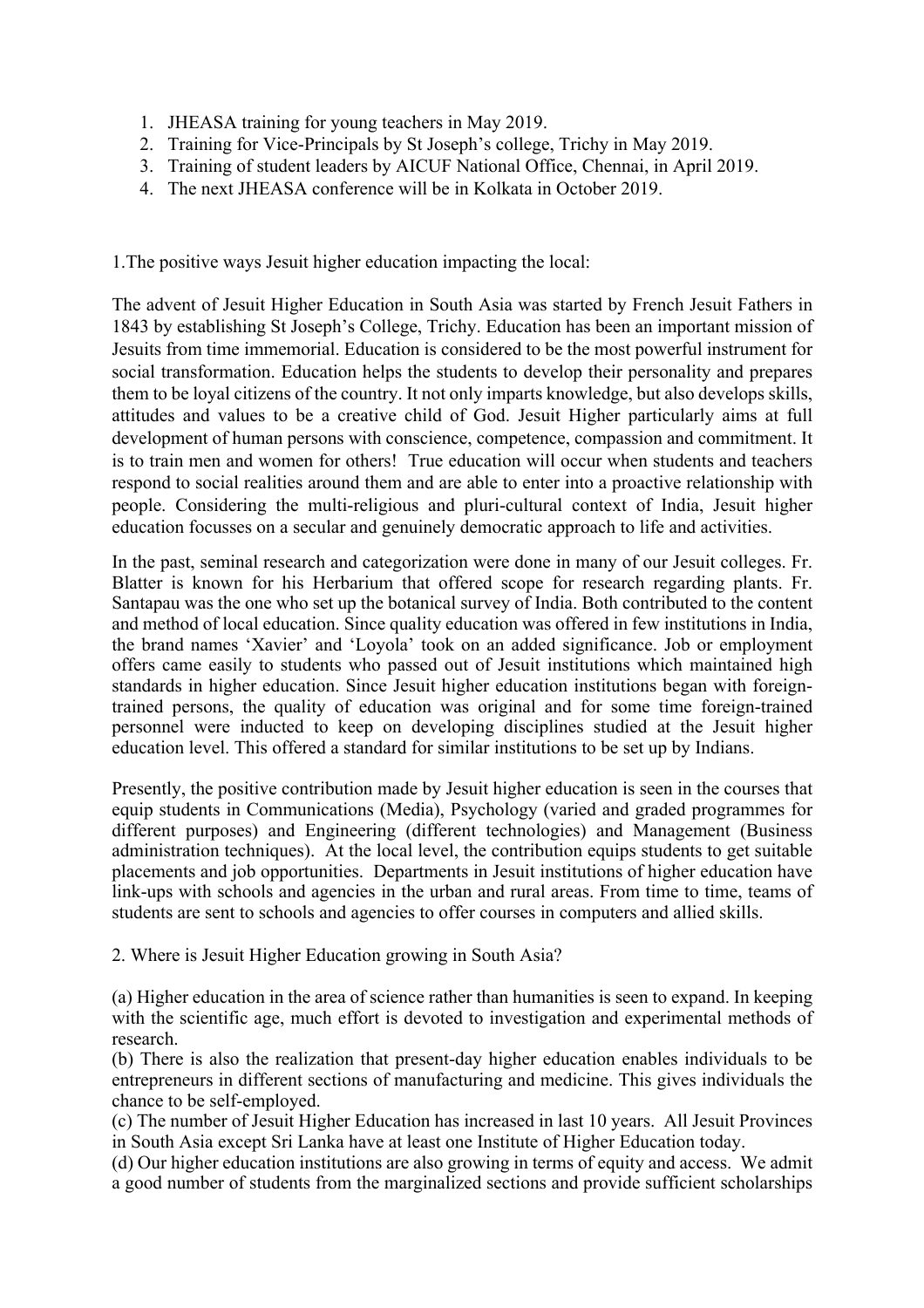for them. They are also growing in terms of social awareness and reaching out to more and more poor people.

3.What are some of the challenges that these institutions facing?

(a) Lack of adequate financial resources for updating equipment and hiring competent staff.

(b) We live in a world where industry and government policy determine the qualifications that will land a person in a job. However, if Jesuit higher education institutions lack a governing body that can predict the disciplines and courses that the next generation will profit by, then the number of students coming to these institutions will fall, since the possibility for job placements decide the courses a student will choose.

(c) The Jesuits in social apostolate often remarks that Jesuit higher education in cities, is elitist and caters mostly to the well to do. Jesuit higher education institutions must show convincing proof that it is not so.

(d) Fewer and fewer Jesuits opt for the apostolate in higher education since they consider pastoral care—as available in parish settings—more attractive and fulfilling.

4.The Strengths and Weaknesses of Jesuit Higher Education in South Asia:

## Strengths:

(1) The brand name of many of our institutions is synonymous with commitment to professional competence, quality education and nurturing of humanizing values.

(2) The staff in our institutions is made to feel a sense of belonging and offer services which are linked to the brand name.

(3) Jesuit higher education institutions endeavour to pay the staff handsomely and offer financial incentives to the staff for extra-curricular and academic courses that they may want to offer. This applies to non-aided posts.

(4) Our institutions are open to innovation and improvement in course content and methodologies used.

(5) We provide value education, and emphasize the importance of social issues and the need to practise social justice.

### Weaknesses:

(1) Because of restrictions that the Government imposes, needed expansion and improvement of our institutions do not take place.

(2) In some states the governments are not approving the government-paid salary for vacant aided posts.

(3) Our institutions are not allowed to raise fees at the time of admission (capitation fee), and hence there are financial constraints for needed development and expansion of course offerings.

(4) We find a lack of committed teachers in some colleges, because of the poor salaries paid.

(5) The existing staff in our institutions are overworked and lack the necessary time and access to resources for research.

(6) There are too many administrative tasks (too many committees) which interfere with teaching and research work.

(7) More training programmes are needed for teaching and non-teaching staff.

5.The six priority issues of IAJU impacting higher education in South Asia: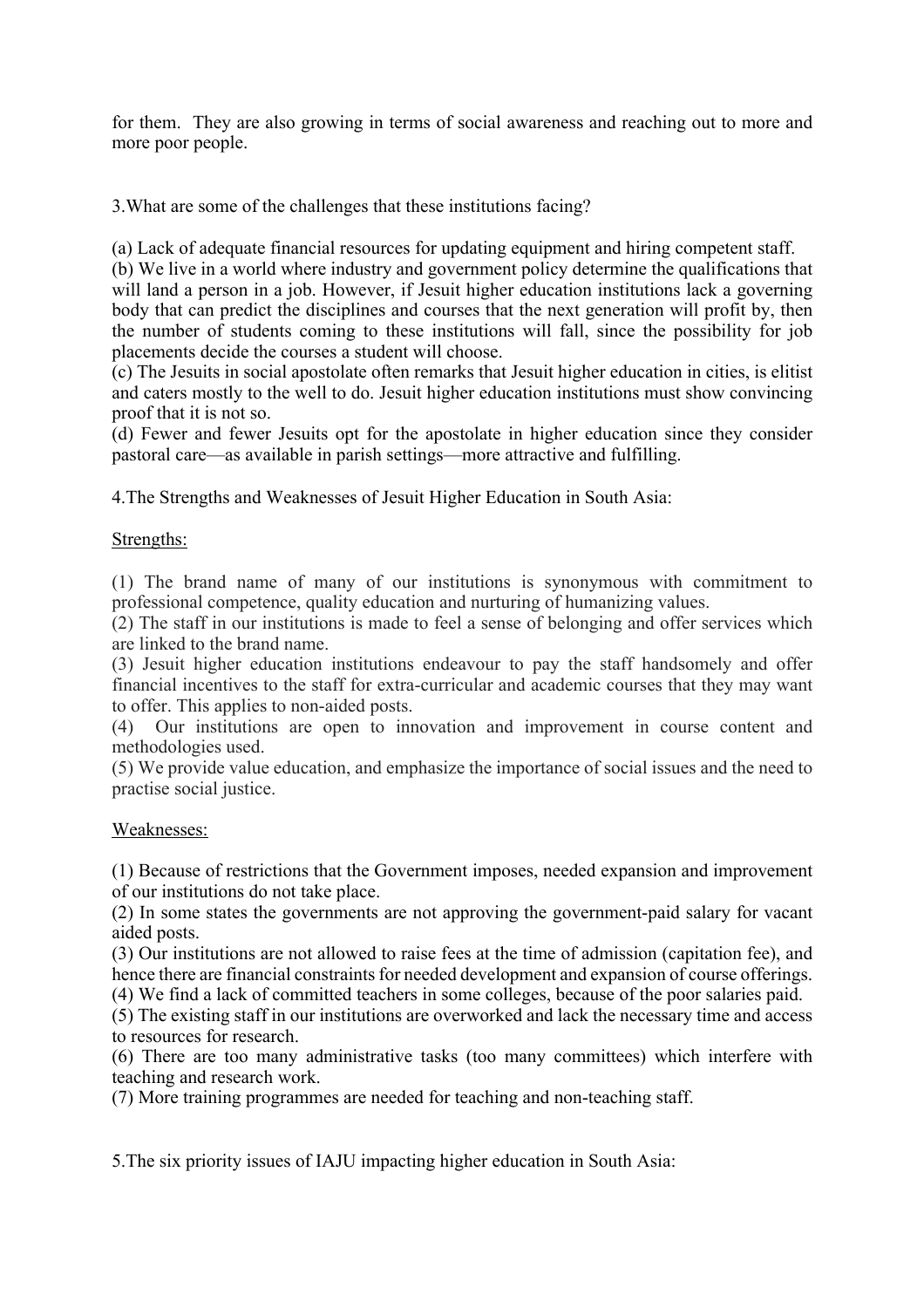A university is an institution that promotes education for persons to do research, pool together knowledge and be a resource centre for activities in a state or country. Such education is meant to benefit individuals who serve society in various ways. Some persons have the requisite charism to offer civic and political leadership in society; others are concerned about discovering means that would educate the marginalized. There are those who want to see economic justice practised by all peoples and there are persons who care passionately about the earth and environment. The university's interest in fostering inter-religious dialogue and understanding helps to minimise superstition, fundamentalism and fanaticism. Society needs peace and reconciliation to develop and find its unity. Those with leadership qualities could inculcate humanizing values in society and encourage people to share their expertise with others for the good of all.

## 1). Civic and Political Leadership:

A sense of justice must prevail if rights are to be respected and duties honoured. A university could foster studies like the history of the emergence of human rights, the setting up of towns and cities where persons can enjoy peace and satisfaction, and the pattern of an administration that ensures good order and tranquillity among citizens. Political science offers scope for understanding the dynamics of different patterns of government and state-craft both at the national and international levels. Such studies could equip individuals to chart constructive paths for the state as a whole and for the citizens who relate among themselves. The university is the appropriate locus where this happens.

## 2). Education of the Marginalized:

It is incumbent on the state to enable every citizen to enjoy fundamental rights which human society recognizes. Enabling the marginalized to enjoy fundamental rights is a vital duty that the state must recognize. And one of the ways in which such enabling happens is through education of the marginalized. The university can conduct surveys to ascertain the real needs of the marginalized, offer opportunity for remedial action and support the marginalized in the quest for human dignity and fellowship.

### 3). Environmental and Economic Justice:

Justice plays an important part in building human society. Two important foundations for such society are the environment and economics. The former includes society's obligation to preserve planet earth for the benefit and welfare of generations to come. For human life to be sustainable there must be respect for nature and awareness of renewable and non-renewable sources of energy. This respect and awareness have a direct bearing on those who find themselves marginalized in society. There is a moral obligation on the part of the 'haves' to reach out to the 'have-nots'. Economic justice stems from the fact that the earth and its goods are to be shared by the whole human family. The morality of such sharing is to be determined in terms of social and distributive justice. The university possesses the means and personnel to lay down norms for practising such morality.

### 4). Interreligious Dialogue:

If unity is necessary for people to live in peace and harmony, then each religion while preserving its unique genius must learn to live alongside other different religions. This can happen in stages: grudging recognition of another religion, seeing all religions as contributing positively to human society, willingness to learn about other religions, and finally entering into religious dialogue with other religions. Dialogue is understood as knowledge gained through